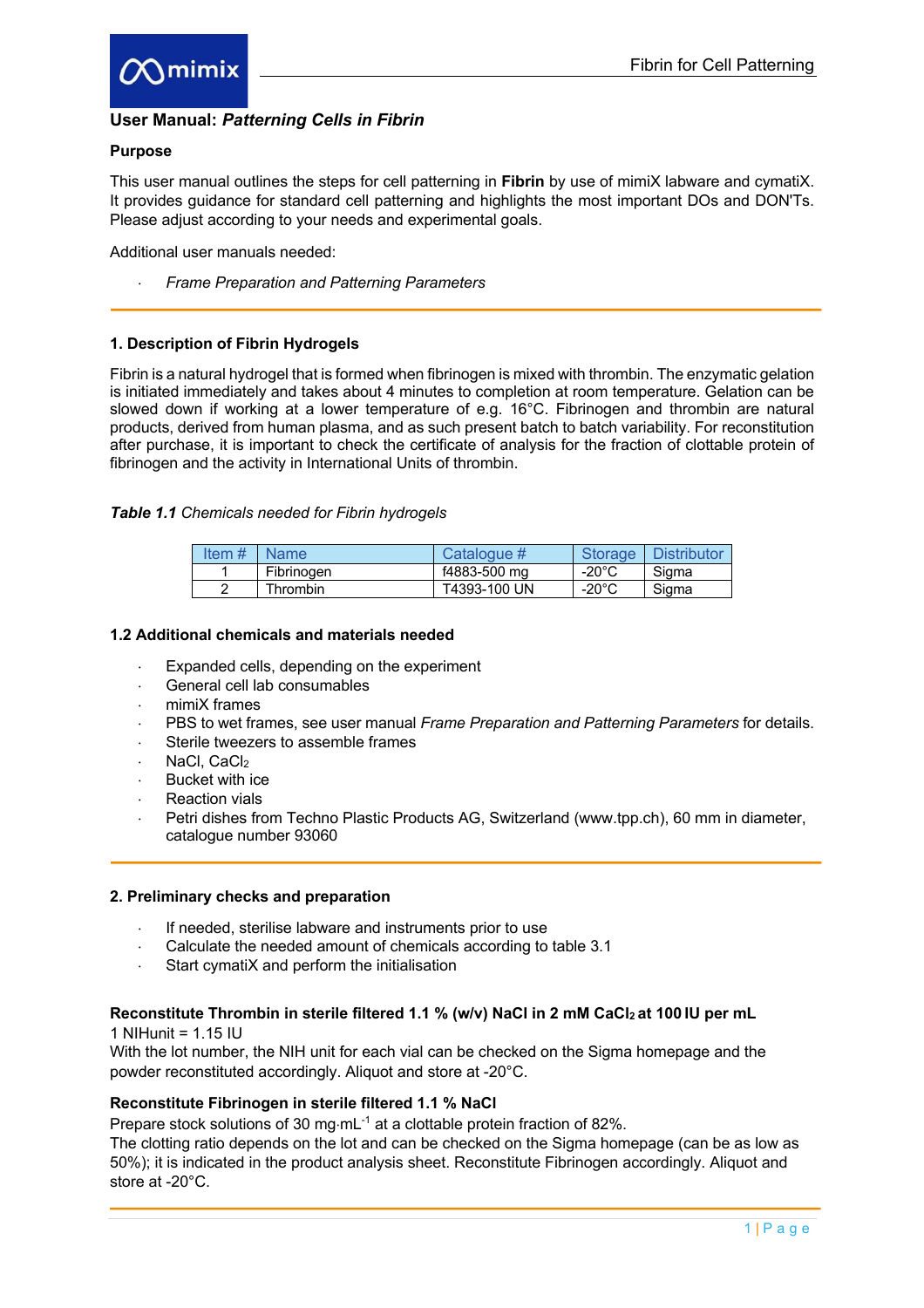

### **3. Procedure**

#### **3.1 Frame preparation and patterning parameters**

If you are a first-time user of cymatiX and mimiX labware, please carefully read the user manual *Frame Preparation and Patterning Parameters.* 

## **3.2 Compound reconstitution and hydrogel preparation**

For further information and certificates, please see the manufacturer's homepage

https://www.sigmaaldrich.com/CH/en/search/f4883- 500mg?focus=products&page=1&perPage=30&sort=relevance&term=f4883-500mg&type=product

https://www.sigmaaldrich.com/CH/en/product/sigma/t4393?context=product

Volumes in table 3.1 are given for individual solutions of 100 µL each.

Please note that the cell suspension will be diluted by a factor of 5, thus prepare a 5x concentrated cell suspension. For example, a final density of 1.10<sup>6</sup> cells per mL has been successfully used for a variety of experiments; accordingly, an initial cell suspension of  $5.10^6$  cells per mL was prepared.

Both proteins will be prepared at a 2x concentrated solution and subsequently mixed at equal volumes. The final fibrinogen concentration will be 2.5 mg·mL<sup>-1</sup>, the final thrombin concentration 0.25 IU·mL<sup>-1</sup>. Mixed solutions gel within minutes and cannot be re-used. Only mix the volumes of thrombin and fibrinogen that you immediately need and keep all reagents on ice.

*Table 3.1 Volumes needed for a total volume of 200 µL fibrin, mixed from equal volumes of fibrinogen solution and thrombin-cell-suspension, resulting in a final concentration of 2.5 mg*×*mL-1 fibrin and 0.25 IU*×*mL-1 thrombin.*

| Component  | 2x working<br>concentrations | amount stock<br>solution (uL) | <b>Cell Suspension 5x</b><br>uL | medium<br>uL |
|------------|------------------------------|-------------------------------|---------------------------------|--------------|
| fibrinogen | 5 mg $\cdot$ mL $^{-1}$      | 16.8                          |                                 | 83.2         |
| thrombin   | $0.5$ IU $\cdot$ mL $^{-1}$  | 0.5                           | 40                              | 59.5         |

- Add the respective volume of medium to two reaction vials. Let cool on ice
- Add fibrinogen stock solution or thrombin stock solution, respectively, to pre-cooled medium
- Add cell suspension to the thrombin working solution
- $\cdot$  Keep everything on ice until further use
- Mix fibrinogen stock solution at equal volumes with thrombin stock solution

# **3.3 Patterning**

Before patterning, please carefully read the user manual *Frame Preparation and Patterning Parameters* which provides examples of patterning parameters*.* For your own experiment, frequency, acceleration, and duration of the stimulation must be adjusted to address specific experimental requirements and the intended pattern geometry. Depending on the cell density, cell size, and temperature, patterns will be formed within 10 seconds to 2 minutes. For increased local cell density enhancement (increased pattern fidelity), the stimulation can be applied for 2 to 4 minutes. At room temperature, Fibrin gels within 4 minutes, prolonged patterning is thus not possible, unless work is performed at lower temperatures.

Your cell pattern is now ready to be cultured and analysed.